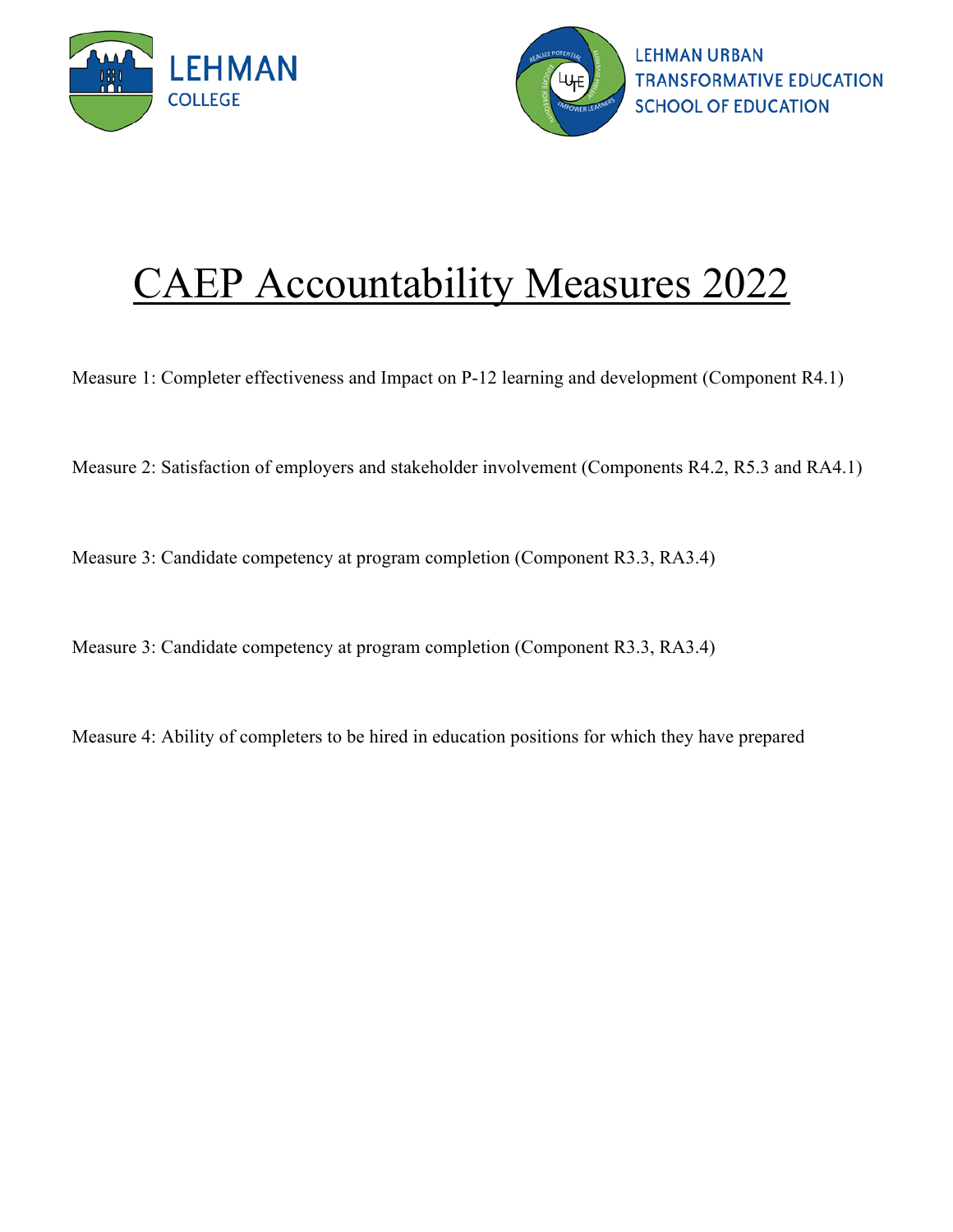<span id="page-1-0"></span>**Measure 1: Completer effectiveness and Impact on P-12 learning and development (Component R4.1)**

|                                           |                               |                                   | <b>HEDI Ratings</b> |                                                          |                    |                  |                  |                  |
|-------------------------------------------|-------------------------------|-----------------------------------|---------------------|----------------------------------------------------------|--------------------|------------------|------------------|------------------|
|                                           |                               |                                   |                     | Lehman College 2018-2019 Graduates from Initial Programs |                    |                  |                  |                  |
| <b>Initial Programs</b>                   | <b>Total</b> in<br><b>DOE</b> | <b>Highly</b><br><b>Effective</b> | <b>Effective</b>    | <b>Developing</b>                                        | <b>Ineffective</b> | $\mathbf C$      | S                | <b>No Rating</b> |
| <b>Art Graduate</b>                       |                               | $\ast$                            | $\ast$              | $\ast$                                                   | $\ast$             | $\ast$           | $\ast$           | $\ast$           |
| Bilingual Extension - Special Education   | 6                             |                                   | 4                   | $\overline{0}$                                           | $\boldsymbol{0}$   | $\overline{0}$   |                  | $\boldsymbol{0}$ |
| Childhood Education                       | $\overline{8}$                | $\overline{0}$                    | 3                   | $\overline{0}$                                           | $\overline{0}$     | $\overline{0}$   |                  | 4                |
| <b>Counselor Education</b>                | 5                             | $\ast$                            | $\ast$              | $\ast$                                                   | $\ast$             | $\ast$           | $\ast$           | $\ast$           |
| Early Childhood                           | 10                            | $\overline{0}$                    | $\overline{2}$      | $\overline{0}$                                           | $\boldsymbol{0}$   | $\overline{0}$   | $\boldsymbol{0}$ | 8                |
| <b>English Education</b>                  |                               | $\ast$                            | $\ast$              | $\ast$                                                   | $\ast$             | $\ast$           | $\ast$           | $\ast$           |
| <b>English Education Teaching Fellows</b> | 14                            | $\overline{2}$                    | 11                  | $\overline{0}$                                           | $\overline{0}$     | $\theta$         | $\overline{0}$   | $\mathbf{1}$     |
| Foreign Language UG                       | $\overline{2}$                | $\ast$                            | $\ast$              | $\ast$                                                   | $\ast$             | $\ast$           | $\ast$           | $\ast$           |
| <b>Health Education</b>                   | 4                             | $\ast$                            | $\ast$              | $*$                                                      | $\ast$             | $\ast$           | $\ast$           | $\ast$           |
| <b>History UG</b>                         | $\overline{3}$                | $\ast$                            | $\ast$              | $\ast$                                                   | $\ast$             | $\ast$           | $\ast$           | $\ast$           |
| <b>Math Education Graduate</b>            | 6                             |                                   | 4                   | $\overline{0}$                                           | $\overline{0}$     | $\overline{0}$   | $\overline{0}$   |                  |
| Math Education Teaching Fellows           | 9                             |                                   | 8                   | $\overline{0}$                                           | $\overline{0}$     | $\boldsymbol{0}$ | $\boldsymbol{0}$ | $\overline{0}$   |
| <b>Minor to Masters</b>                   |                               | $\ast$                            | $\ast$              | $\ast$                                                   | $\ast$             | $\ast$           | $\ast$           | $\ast$           |
| Music Graduate                            |                               | $\ast$                            | $\ast$              | $\ast$                                                   | $\ast$             | $\ast$           | $\ast$           | $\ast$           |
| <b>Science Education</b>                  |                               | $\ast$                            | $\ast$              | $\ast$                                                   | $\ast$             | $\ast$           | $\ast$           | $\ast$           |
| Science Education Graduate                | 4                             | $\ast$                            | $\ast$              | $\ast$                                                   | $\ast$             | $\ast$           | $\ast$           | $\ast$           |
| Science Education Teaching Fellows        | 6                             | $\overline{2}$                    | 4                   | $\overline{0}$                                           | $\boldsymbol{0}$   | $\overline{0}$   | $\boldsymbol{0}$ | $\mathbf{0}$     |
| Social Studies Education                  | 5                             | $\ast$                            | $\ast$              | $*$                                                      | $\ast$             | $\ast$           | $\ast$           | $\ast$           |
| Special Ed. Adolescent                    | 6                             | $\overline{0}$                    | 5                   | $\overline{0}$                                           | $\overline{0}$     | $\overline{0}$   |                  | $\theta$         |
| Special Ed. Childhood                     | 8                             | $\overline{2}$                    | 4                   | $\overline{0}$                                           | $\overline{0}$     | $\overline{0}$   | $\overline{0}$   | $\overline{2}$   |
| Special Ed. Early Childhood               | 12                            | 3                                 | 5                   | $\theta$                                                 | $\overline{0}$     |                  | $\overline{0}$   | 3                |
| Special Education Gifted Education        | $\overline{7}$                |                                   | 6                   | $\overline{0}$                                           | $\boldsymbol{0}$   | $\boldsymbol{0}$ | $\boldsymbol{0}$ | $\boldsymbol{0}$ |
| <b>TESOL</b>                              | 15                            | 3                                 | 11                  | $\overline{0}$                                           | $\overline{0}$     |                  | $\boldsymbol{0}$ | $\overline{0}$   |
| <b>TESOL Teaching Fellows</b>             | 24                            | $\overline{0}$                    | 23                  | $\overline{0}$                                           | $\boldsymbol{0}$   | $\overline{0}$   |                  | $\boldsymbol{0}$ |
| <b>Grand Total</b>                        | 159                           | 17                                | 103                 |                                                          | $\boldsymbol{0}$   | $\overline{2}$   | 5                | 31               |

*who were employed in 2020-2021, the time period of this report. Of the 323 SOE graduates reported in the dataset, 243 of them were in the New York City Department of Education (NYCDOE) database. Of the 243 graduates in the NYCDOE database, 179 are currently working in the NYCDOE. Of the 179,* 

*159 are from Initial Programs and 20 are from Advanced Programs. Advanced Programs include the Master's degree programs in Educational Leadership and Literacy Studies. Data was disaggregated by Educator Preparation program.* 

*Notes: "On June 7, the Governor signed Chapter 112 of the laws of 2021. This bill, which passed unanimously in both the senate and assembly, eliminates the requirement for school districts and BOCES to complete an annual professional performance review (APPR) for any classroom teacher or building principal for the 2020-21 school year. The bill also assures that state funding will not be withheld from any school district for not completing the APPR in the 2020-21 school year. A chapter amendment requested by the Governor makes it clear that districts do not have to complete an APPR this year." The*  HEDI Ratings were also affected by this decision and will not be available to CUNY schools moving forward. See link: https://www.nysut.org/resources/all*listing/research/fact-sheets/fact-sheet-appr*

|                                                                                                                                                                                                                                                                                                                                                                                                                                                                                                                                                                                                                                                                                                                                                                                                                                                                                                                                               |                 |                  | <b>HEDI</b> Ratings |                                                                  |                    |                  |          |                  |
|-----------------------------------------------------------------------------------------------------------------------------------------------------------------------------------------------------------------------------------------------------------------------------------------------------------------------------------------------------------------------------------------------------------------------------------------------------------------------------------------------------------------------------------------------------------------------------------------------------------------------------------------------------------------------------------------------------------------------------------------------------------------------------------------------------------------------------------------------------------------------------------------------------------------------------------------------|-----------------|------------------|---------------------|------------------------------------------------------------------|--------------------|------------------|----------|------------------|
|                                                                                                                                                                                                                                                                                                                                                                                                                                                                                                                                                                                                                                                                                                                                                                                                                                                                                                                                               |                 |                  |                     | <b>Lehman College 2018-2019 Graduates from Advanced Programs</b> |                    |                  |          |                  |
|                                                                                                                                                                                                                                                                                                                                                                                                                                                                                                                                                                                                                                                                                                                                                                                                                                                                                                                                               | <b>Total</b> in | <b>Highly</b>    |                     |                                                                  |                    |                  |          |                  |
| <b>Advanced Programs</b>                                                                                                                                                                                                                                                                                                                                                                                                                                                                                                                                                                                                                                                                                                                                                                                                                                                                                                                      | <b>DOE</b>      | <b>Effective</b> | <b>Effective</b>    | <b>Developing</b>                                                | <b>Ineffective</b> | $\mathbf C$      | S.       | <b>No Rating</b> |
| Ed. Leadership                                                                                                                                                                                                                                                                                                                                                                                                                                                                                                                                                                                                                                                                                                                                                                                                                                                                                                                                | 14              |                  |                     |                                                                  | $\theta$           | $\Omega$         |          | 3                |
| Literacy                                                                                                                                                                                                                                                                                                                                                                                                                                                                                                                                                                                                                                                                                                                                                                                                                                                                                                                                      | 6               | $\overline{2}$   |                     |                                                                  | $\theta$           | $\theta$         | $\theta$ | $\theta$         |
| <b>Grand Total</b>                                                                                                                                                                                                                                                                                                                                                                                                                                                                                                                                                                                                                                                                                                                                                                                                                                                                                                                            | 20              | 5                | 8                   |                                                                  | $\boldsymbol{0}$   | $\boldsymbol{0}$ | 3        | $\overline{3}$   |
| $\ast$ - data hidden for programs with 5 or fewer graduates.                                                                                                                                                                                                                                                                                                                                                                                                                                                                                                                                                                                                                                                                                                                                                                                                                                                                                  |                 |                  |                     |                                                                  |                    |                  |          |                  |
| ** - According to Engage NY, HEDI Ratings (Highly Effective, Effective, Developing, and Ineffective) are given during a series of two observations, one of<br>which must be unannounced. The Measure of Teacher Practice (MOTP) score which contains 8 components of the Danielson Framework as shown in table<br>below. An individual component rating is given for each observable evidence and shared on an Annual Professional Performance Review (APPR) Teacher<br>Observation Report. Finally, the MOTP score is converted into a HEDI rating. HEDI rating constitute both an instrument for teaching Effectiveness and<br>Impact on Student learning. Danielson Items in Domains 2 and 3 are all measures on the Impact on Student Learning and make up 85% of the MOTP. This<br>represents the best independently mined data on the impact on student learning since principals are specially well trained to evaluate teachers using |                 |                  |                     |                                                                  |                    |                  |          |                  |
| Danielson, which is the basis for New York City DOE Criteria for New Teacher Readiness (CNTR), also aligned with Lehman College Student Evaluation<br>Form (STEF).                                                                                                                                                                                                                                                                                                                                                                                                                                                                                                                                                                                                                                                                                                                                                                            |                 |                  |                     |                                                                  |                    |                  |          |                  |
| Notes: Dataset includes graduates from School of Education Educator Preparation programs for June 1, 2018, September 1, 2018 and February 1, 2019,<br>who were employed in 2020, 2021, the time powiad of this report. Of the 323 SOE graduates reported in the dataset 243 of them were in the New York City                                                                                                                                                                                                                                                                                                                                                                                                                                                                                                                                                                                                                                 |                 |                  |                     |                                                                  |                    |                  |          |                  |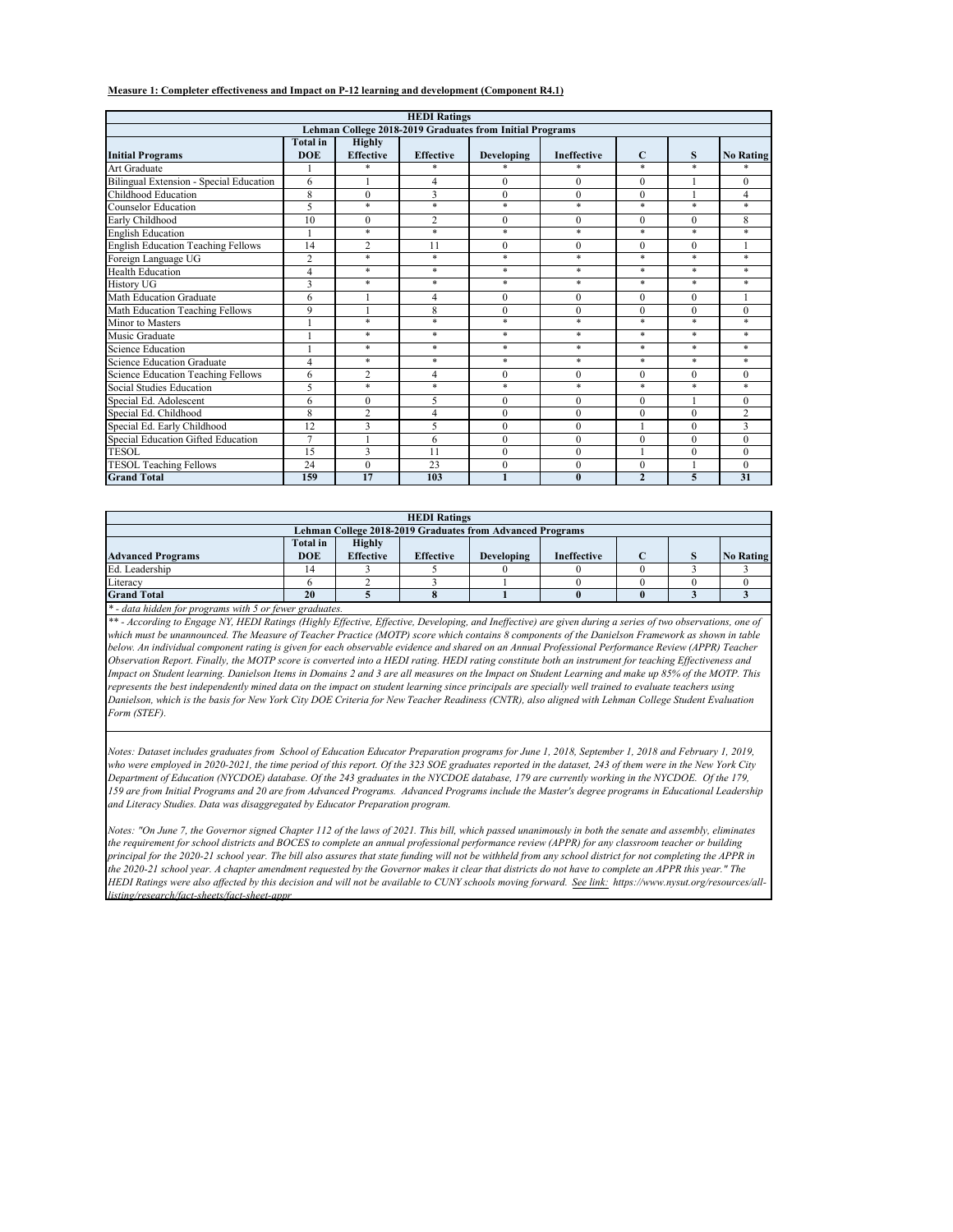## <span id="page-2-0"></span>**Measure 2: Satisfaction of employers and stakeholder involvement (Components R4.2, R5.3 and RA4.1)**

|       | Overall            |               |              |               |         |         |
|-------|--------------------|---------------|--------------|---------------|---------|---------|
|       | Satisfaction with  |               |              |               |         |         |
|       | Lehman             | Overall       |              |               |         |         |
|       | Graduates          | Satisfaction  | Data         |               |         |         |
|       | Satisfied and Very |               | Very         |               |         |         |
|       | Satisfied          |               | Dissatisfied |               | Total C | Total % |
|       |                    |               |              |               |         |         |
|       |                    | $\frac{0}{0}$ |              | $\frac{0}{0}$ |         |         |
| Total |                    | 86%           |              | 14%           |         | 100%    |

Summary: Employer Survey administered to principals of DOE schools where our graduates are working revealed that approximately 86% of principals are either "Satisfied" or "Very Satisfied" with our graduates working in their schools.

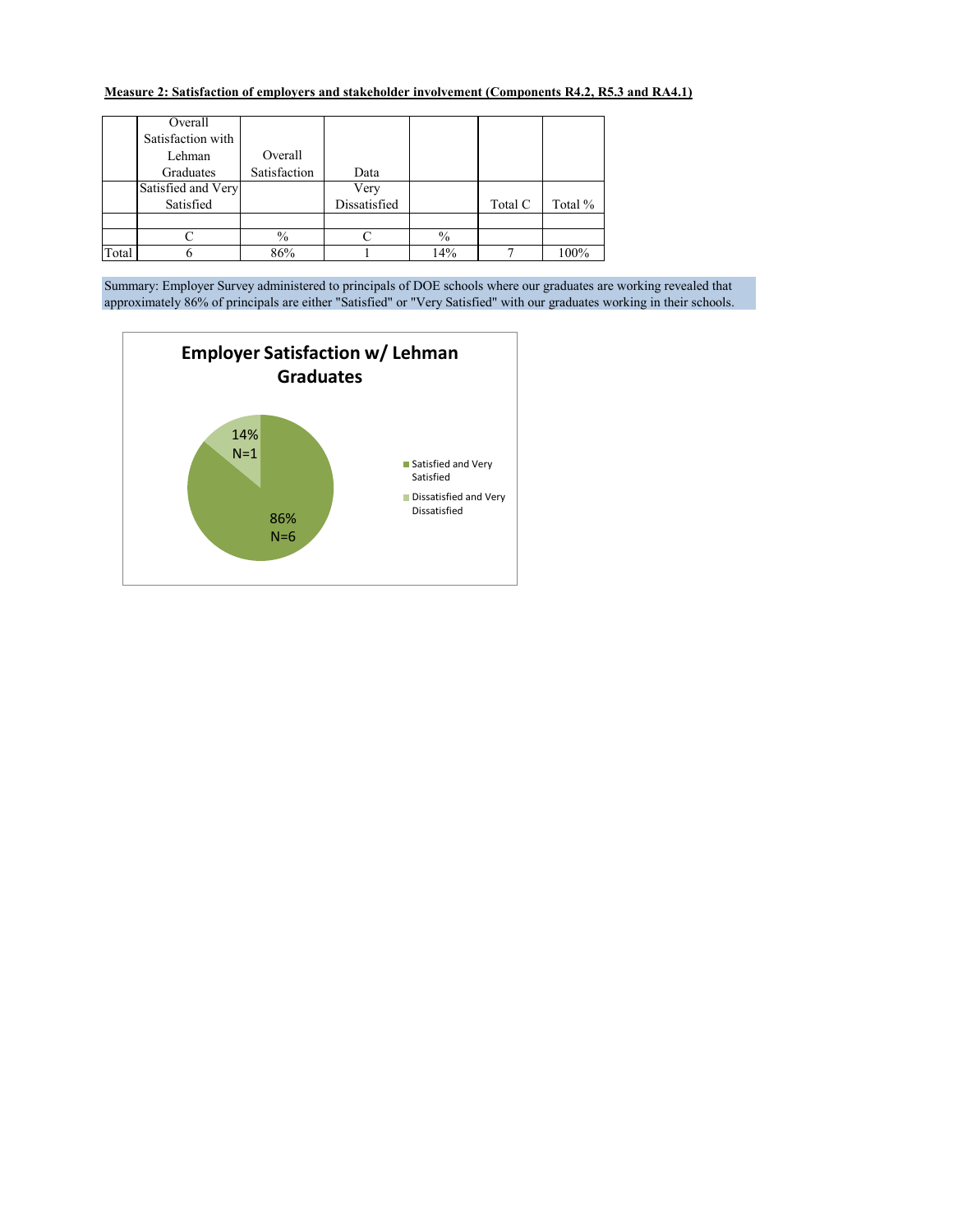|                        | <b>Graduation Rates by Initial/Advanced Programs, 2020-2021</b> |               |                 |               |                |         |
|------------------------|-----------------------------------------------------------------|---------------|-----------------|---------------|----------------|---------|
| <b>Status</b>          | (Multiple Items)                                                |               |                 |               |                |         |
|                        |                                                                 |               |                 |               |                |         |
|                        | Advanced/Initial                                                | Data          |                 |               |                |         |
|                        | <b>Initial</b>                                                  |               | <b>Advanced</b> |               | <b>Total N</b> | Total % |
| <b>Years at Lehman</b> | N                                                               | $\frac{0}{0}$ | N               | $\frac{0}{0}$ |                |         |
| Less than 1            | 42                                                              | 11%           |                 | 0%            | 42             | 10%     |
| 1 Year                 | 8                                                               | $2\%$         |                 | 0%            | 8              | $2\%$   |
| 2 Years                | 125                                                             | 32%           | 15              | 56%           | 140            | 33%     |
| 3 Years                | 57                                                              | 15%           |                 | 4%            | 58             | 14%     |
| 4 Years                | 56                                                              | 14%           | $\overline{2}$  | 7%            | 58             | 14%     |
| 5 Years                | 41                                                              | 10%           | $\overline{4}$  | 15%           | 45             | 11%     |
| 6 Years                | 32                                                              | 8%            |                 | 4%            | 33             | 8%      |
| 7 Years                | 9                                                               | $2\%$         | 3               | 11%           | 12             | 3%      |
| 8 Years                | 9                                                               | 2%            |                 | $0\%$         | 9              | $2\%$   |
| 9 Years                | $\overline{4}$                                                  | $1\%$         |                 | $0\%$         | $\overline{4}$ | $1\%$   |
| 10 Years Plus          | 9                                                               | 2%            |                 | 4%            | 10             | 2%      |
| <b>Grand Total</b>     | 392                                                             | 100%          | 27              | 100%          | 419            | 100%    |
|                        |                                                                 |               |                 |               |                |         |

<span id="page-3-0"></span>**Measure 3: Candidate competency at program completion (Component R3.3, RA3.4)**

*Notes: Data gathered from 2020-2021 Title II Report. Advanced Programs include the Master's degree programs in Educational Leadership and Literacy Studies.*

*Notes: There were 507 completers in all SOE programs from 2020-2021 AY. Graduates from Counselor Education (31) and Organizational Leadership (57) were excluded from this analysis.*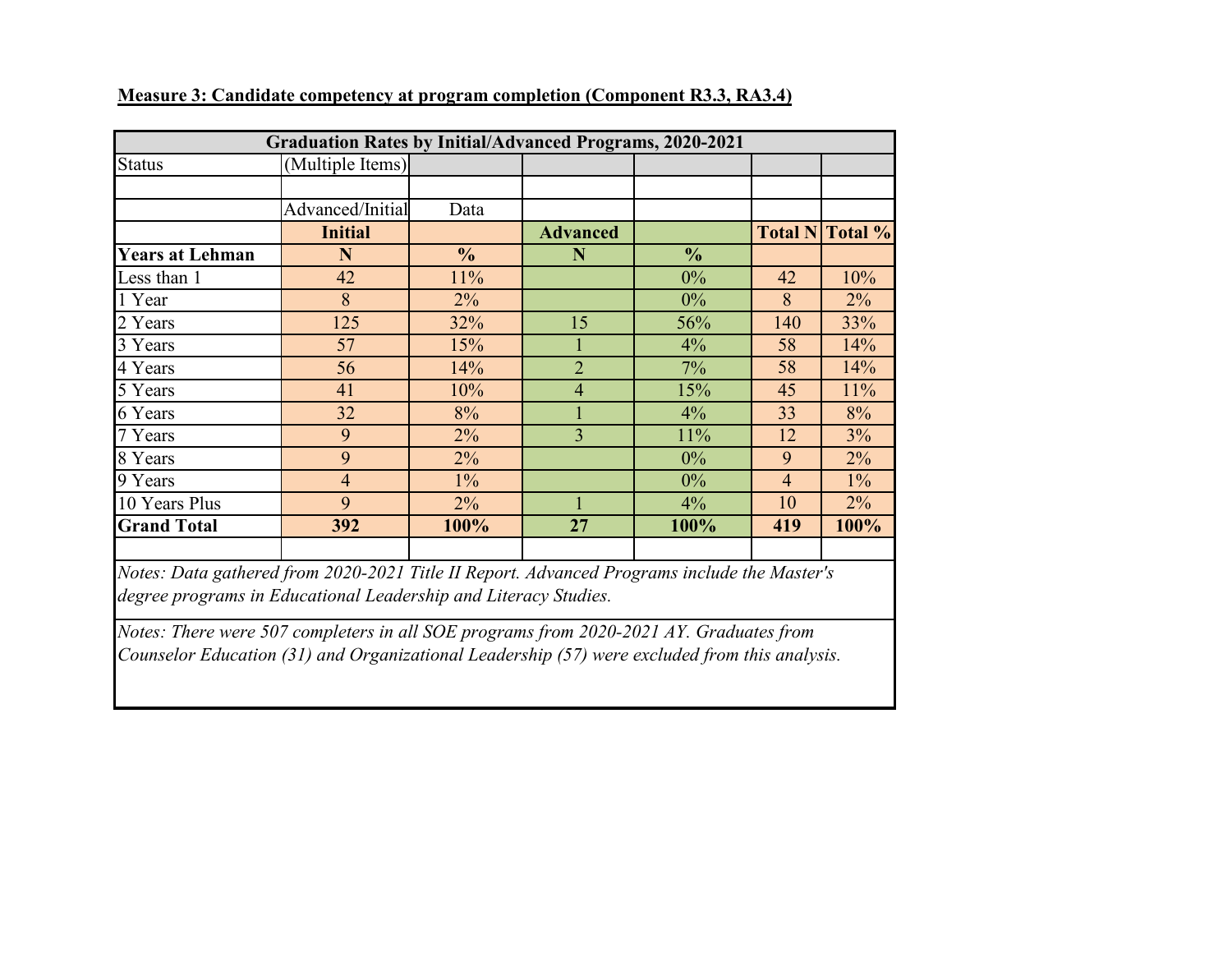## <span id="page-4-0"></span>**Measure 3: Candidate competency at program completion (Component R3.3, RA3.4)**

| <b>Certification Rate for Initial/Advanced Programs 2020-2021 AY</b>                                                                                                                                          |                  |               |               |               |                |         |  |  |  |
|---------------------------------------------------------------------------------------------------------------------------------------------------------------------------------------------------------------|------------------|---------------|---------------|---------------|----------------|---------|--|--|--|
| <b>Status</b>                                                                                                                                                                                                 | Completer        |               |               |               |                |         |  |  |  |
| <b>Certification Rate</b>                                                                                                                                                                                     | (Multiple Items) |               |               |               |                |         |  |  |  |
|                                                                                                                                                                                                               |                  |               |               |               |                |         |  |  |  |
|                                                                                                                                                                                                               | Certified or Not | Data          |               |               |                |         |  |  |  |
|                                                                                                                                                                                                               | Certified        |               | Not Certified |               | <b>Total N</b> | Total % |  |  |  |
| Advanced/Initial                                                                                                                                                                                              | N                | $\frac{0}{0}$ | N             | $\frac{0}{0}$ |                |         |  |  |  |
| Advanced                                                                                                                                                                                                      | 27               | 100%          |               | $0\%$         | 27             | 100%    |  |  |  |
| Initial                                                                                                                                                                                                       | 378              | 96%           | 14            | 4%            | 392            | 100%    |  |  |  |
| <b>Grand Total</b>                                                                                                                                                                                            | 405              | 97%           | 14            | 3%            | 419            | 100%    |  |  |  |
| Note 1: There were 507 completers in all SOE programs from 2020-2021 AY. Graduates from<br>$C_2$ corrected $E$ decodes (21) and $O_2$ corrected in the probability (57) corrected and corrected and corrected |                  |               |               |               |                |         |  |  |  |

*Counselor Education (31) and Organizational Leadership (57) were excluded from this analysis.*

*Note 2: Data gathered from the 2020-2021 Title II Report.*